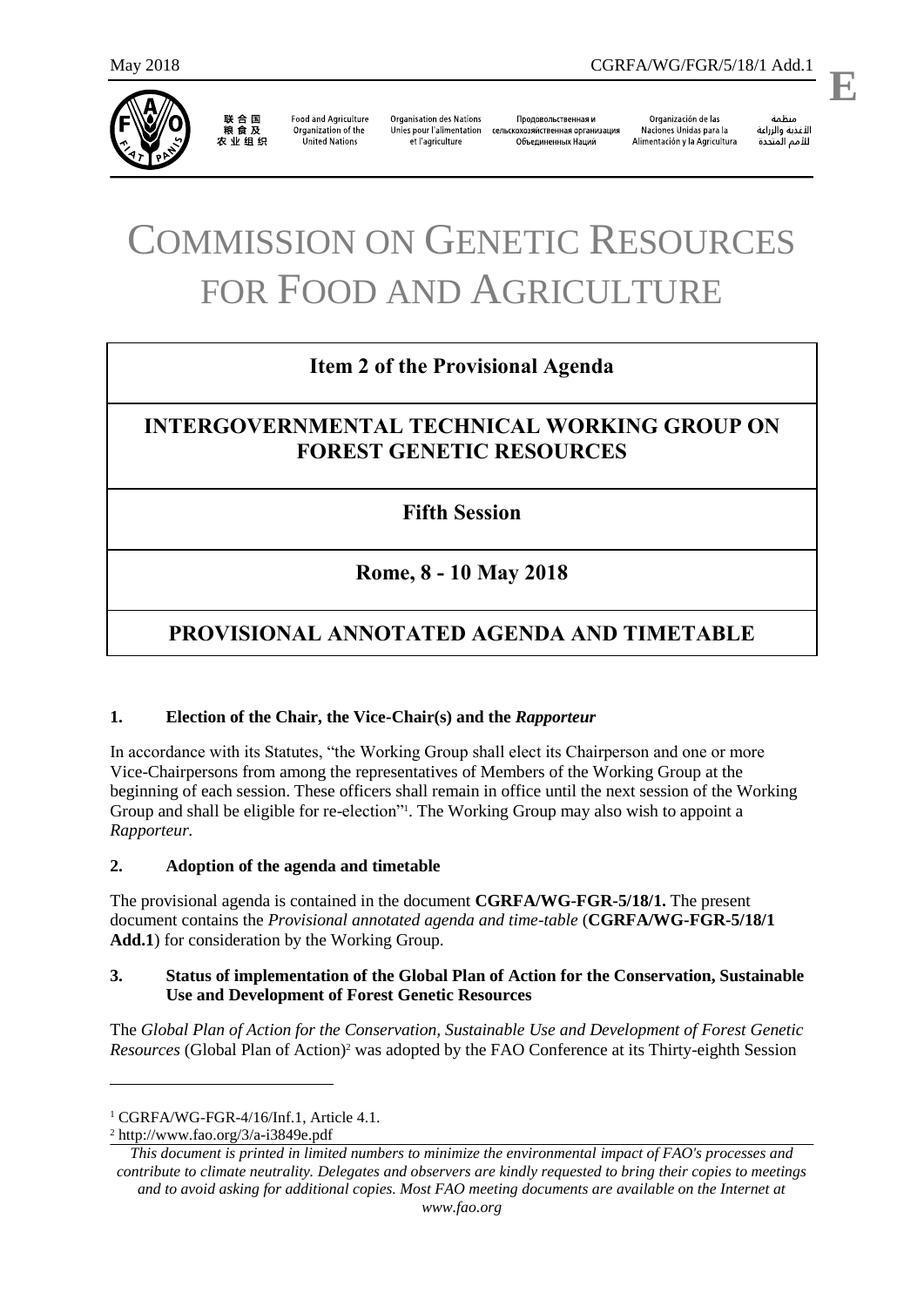in June 2013<sup>3</sup> . The Commission on Genetic Resources for Food and Agriculture (the Commission), at its Fifteenth Regular Session in January 2015, adopted the *Strategy for the Implementation of the Global Plan of Action for the Conservation, Sustainable Use and Development of Forest Genetic*  Resources (the Strategy)<sup>4</sup>. At its Sixteenth Regular Session in February 2017, the Commission called upon countries to continue implementing the Global Plan of Action to contribute to sustainable forest management, the 2030 Agenda and other relevant international commitments on forests, including the Cancun Declaration<sup>5</sup>. The Commission requested FAO to continue coordinating and supporting the implementation of the Global Plan of Action, in collaboration with regional networks on forest genetic resources and relevant international organizations, bodies and processes<sup>6</sup>.

The document *Status of implementation of the Global Plan of Action for the Conservation, Sustainable Use and Development of Forest Genetic Resources* (**CGRFA/WG-FRG-5/18/2**) presents a summary of FAO's activities and contributions carried out in the follow-up to the Global Plan of Action and the Strategy. The Working Group may wish to take note of the activities reported and provide guidance to the Commission on the implementation of the Global Plan of Action and the Strategy.

#### **3.1 Preliminary First Report on the Implementation of the Global Plan of Action for the Conservation, Sustainable Use and Development of Forest Genetic Resources**

At its Sixteenth Regular Session, the Commission adopted targets, indicators and verifiers for forest genetic resources to be used as assessment tools to monitor the implementation of the Global Plan of Action<sup>7</sup> . It also adopted a schedule for monitoring the implementation of the Global Plan of Action<sup>8</sup>. The Commission encouraged countries to prepare themselves for the collection of information and data, as appropriate, to facilitate timely submission of the first country progress reports<sup>9</sup>. It also requested FAO to invite regional networks on forest genetic resources and relevant international organizations to report on their contributions to the implementation of the Global Plan of Action<sup>10</sup>.

The document *Preliminary First Report on the Implementation of the Global Plan of Action for the Conservation, Sustainable Use and Development of Forest Genetic Resources* (**CGRFA/WG-FGR-5/18/Inf.3**) presents a summary of progress made in implementing the Global Plan of Action based on the first country progress reports submitted to FAO. The document also provides information on contributions from the regional networks on forest genetic resources and relevant international organizations. The Working Group may wish to take note of the progress made and provide guidance to the Commission on the implementation of the Global Plan of Action.

#### **3.2 Draft voluntary guidelines for preparing a national strategy for forest genetic resources**

At its Sixteenth Regular Session, the Commission requested FAO to prepare draft voluntary guidelines for preparing a national strategy for forest genetic resources in line with the proposed outline<sup>11</sup> and taking into account existing guidelines for the

l

<sup>3</sup> C 2013/REP, paragraph 77.

<sup>4</sup> CGRFA-15/15/Report, *Appendix E*.

<sup>5</sup> CGRFA-16/17/Report Rev.1, paragraph 72.

<sup>6</sup> CGRFA-16/17/Report Rev.1, paragraph 73.

<sup>7</sup> CGRFA-16/17/Report Rev.1, paragraph 74.

<sup>8</sup> CGRFA-16/17/20, *Appendix C*.

<sup>9</sup> CGRFA-16/17/Report Rev.1, paragraph 75.

<sup>10</sup> CGRFA-16/17/Report Rev.1, paragraph 76.

<sup>11</sup> CGRFA-16/17/19, *Appendix A.*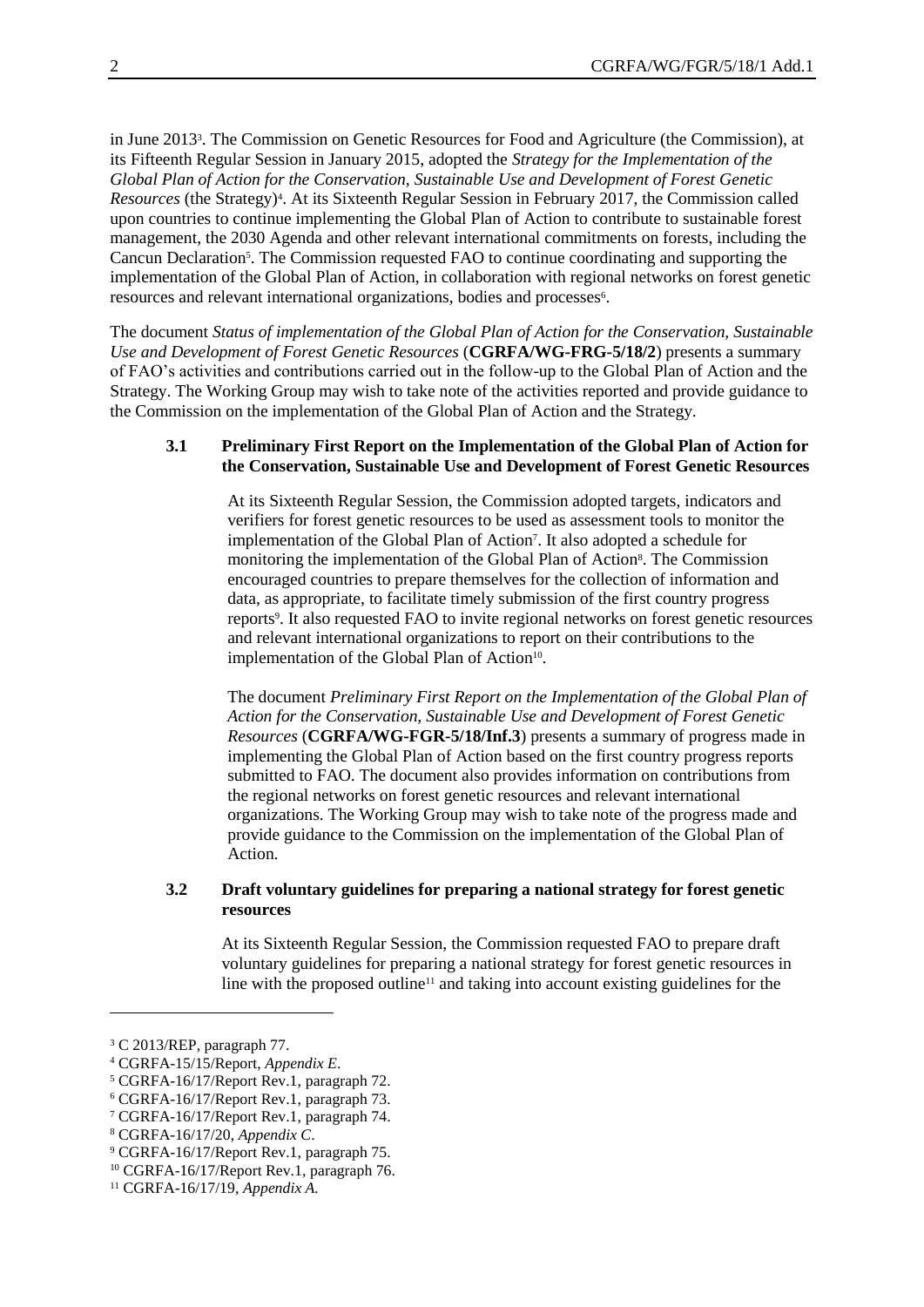preparation of national forest programmes and for the formulation of forest policy to avoid duplication of work<sup>12</sup>.

The document Draft voluntary guidelines for preparing a national strategy for forest genetic resources (**CGRFA/WG-FGR-5/18/Inf.4**) presents a first draft of the guidelines. The Working Group may wish to comment the draft guidelines and provide recommendations to the Commission for their finalization.

## **3.3 Draft funding strategy for the implementation of the Global Plan of Action for the Conservation, Sustainable Use and Development of Forest Genetic Resources**

At its Sixteenth Regular Session, the Commission requested FAO to continue pursuing extra-budgetary funds, developing the funding strategy to assist countries in the implementation of the Global Plan of Action and encouraging donors to provide  $support<sup>13</sup>$ .

The document *Draft funding strategy for the implementation of the Global Plan of Action for the Conservation, Sustainable Use and Development of Forest Genetic Resources* (**CGRFA/WG-FGR-5/18/Inf.5**) provides information on the recent developments in the global framework on forests, including forest-related financing, and proposes a draft funding strategy for the implementation of the Global Plan of Action. The Working Group may wish to comment the draft funding strategy and provide recommendations to the Commission with regard to its further development.

# **4. Preparation of** *The Second Report on the State of the World's Forest Genetic Resources*

According to the schedule adopted by the Commission at its previous session for monitoring the implementation of the Global Plan of Action $14$ , the Second Report on the Implementation of the Global Plan of Action (Second Implementation Report) will be prepared in parallel with the preparation of *The Second Report on the State of the World's Forest Genetic Resources* (Second Report). Both reports will be presented to the Commission at its Nineteenth Regular Session, scheduled for 2023<sup>15</sup>. Countries will be invited to prepare only one report, to be submitted to FAO by June 2020.

The document Preparation of *The Second Report of the State of the World's Forest Genetic Resources* (**CGRFA/WG-FGR-5/18/3**) presents a proposed outline and timeline for the Second Report, as well as a tentative budget for its preparation. The document *Draft guidelines for the preparation of country reports for The Second Report on the State of the World's Forest Genetic Resources* (**CGRFA/WG-FGR-5/18/Inf.6**) presents the data and information countries are expected to provide for the preparation of the Second Report. The Working Group may wish to comment on the draft guidelines for the preparation of country reports for the Second Report and provide recommendations to the Commission regarding its preparation.

#### **5. Access and benefit-sharing for forest genetic resources**

In 2015, the Commission welcomed the *Elements to Facilitate Domestic Implementation of Access and Benefit-sharing for Different Subsectors of Genetic Resources for Food and Agriculture* (ABS

 $\overline{a}$ 

<sup>&</sup>lt;sup>12</sup> CGRFA-16/17/Report Rev.1, paragraph 73.

<sup>13</sup> *Ibid.*

<sup>14</sup> CGRFA-16/17/20, *Appendix C*.

<sup>15</sup> CGRFA-16/17/Report Rev.1, *Appendix C*.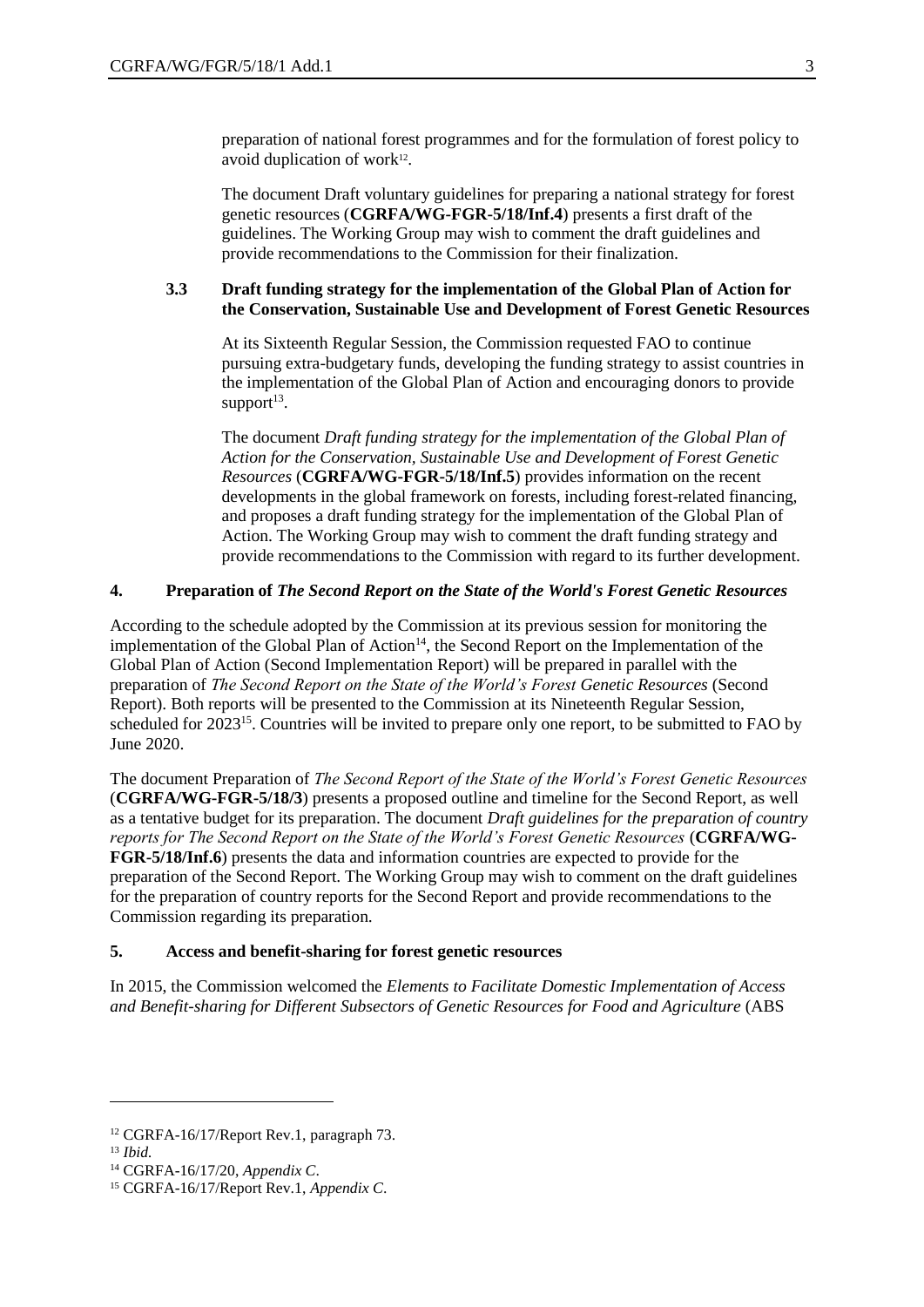Elements)<sup>16</sup>. The FAO Conference, at its Thirty-ninth Session in June 2015, welcomed the ABS Elements and invited Members to consider and, as appropriate, make use of them<sup>17</sup>.

The ABS Elements aim to assist governments considering developing, adapting or implementing access and benefit-sharing (ABS) measures to take into account the importance of genetic resources for food and agriculture (GRFA), their special role for food security and the distinctive features of the different subsectors of GRFA, while complying, as applicable, with international ABS instruments, such as the International Treaty on Plant Genetic Resources for Food and Agriculture (Treaty) and the Nagoya Protocol on Access to Genetic Resources and the Fair and Equitable Sharing of Benefits Arising from their Utilization (Nagoya Protocol) to the Convention on Biological Diversity (CBD).

At its last session, the Commission "agreed to produce non-prescriptive explanatory notes describing, within the context of the ABS Elements, the distinctive features and specific practices of different subsectors of GRFA, to complement the ABS Elements<sup>18</sup>." The Commission invited Members, observers and other stakeholders to provide relevant inputs for such explanatory notes, including on their practical experiences in implementing national ABS measures related to GRFA. It also requested the Secretariat to convene, in collaboration with the Secretariats of the Treaty and the CBD, an international workshop on ABS for GRFA to provide outputs for elaboration into the explanatory notes.

The document *Draft explanatory notes describing, within the context of the ABS Elements, the distinctive features of forest genetic resources* (**CGRFA/WG-FGR-5/4**) briefly introduces the ABS Elements, elaborates the *Outputs of the International Workshop on Access and Benefit-sharing for Genetic Resources for Food and Agriculture* (**CGRFA/WG-FGR-5/18/Inf.8**) into non-prescriptive explanatory notes describing, within the context of the ABS Elements, the distinctive features of forest genetic resources and identifies areas where explanatory notes could help governments to take into account, in the development, adaptation or implementation of ABS measures, the importance of forest genetic resources, their special role for food security and their distinctive features.

Inputs by Members and observers to the explanatory notes are contained in the document *Inputs by Members and observers on Access and Benefit-Sharing for Genetic Resources for Food and Agriculture* (**CGRFA/WG-FGR-5/18/Inf.7**). A preliminary version of the proceedings of the International Workshop has been made available to the Working Group (**CGRFA/WG-FGR-5/18/Inf.9**).

Preliminary findings of a survey on access and benefit-sharing for GRFA among the Commission's National Focal Points is contained in the document *National Focal Point Survey on access and benefit-sharing for forest genetic resources* (**CGRFA/WG-FGR-5/18/Inf.10**).

#### **6. Digital sequence information**

The Commission, at its last session, established a new work stream on "digital sequence information." It requested the Secretariat to prepare, subject to the availability of the necessary resources, an exploratory fact-finding scoping study on "digital sequence information" on GRFA to provide information on, inter alia, terminology used in this area, actors involved with "digital sequence information" on GRFA, the types and extent of uses of "digital sequence information" on GRFA, such as:

- characterization,
- breeding and genetic improvement,
- conservation, and

l

<sup>16</sup> CGRFA-15/15/Report, paragraph 22(ii).

<sup>17</sup> C 2015/REP, paragraph 52.

<sup>18</sup> CGRFA-16/17/Report Rev.1, paragraph 25 (iii).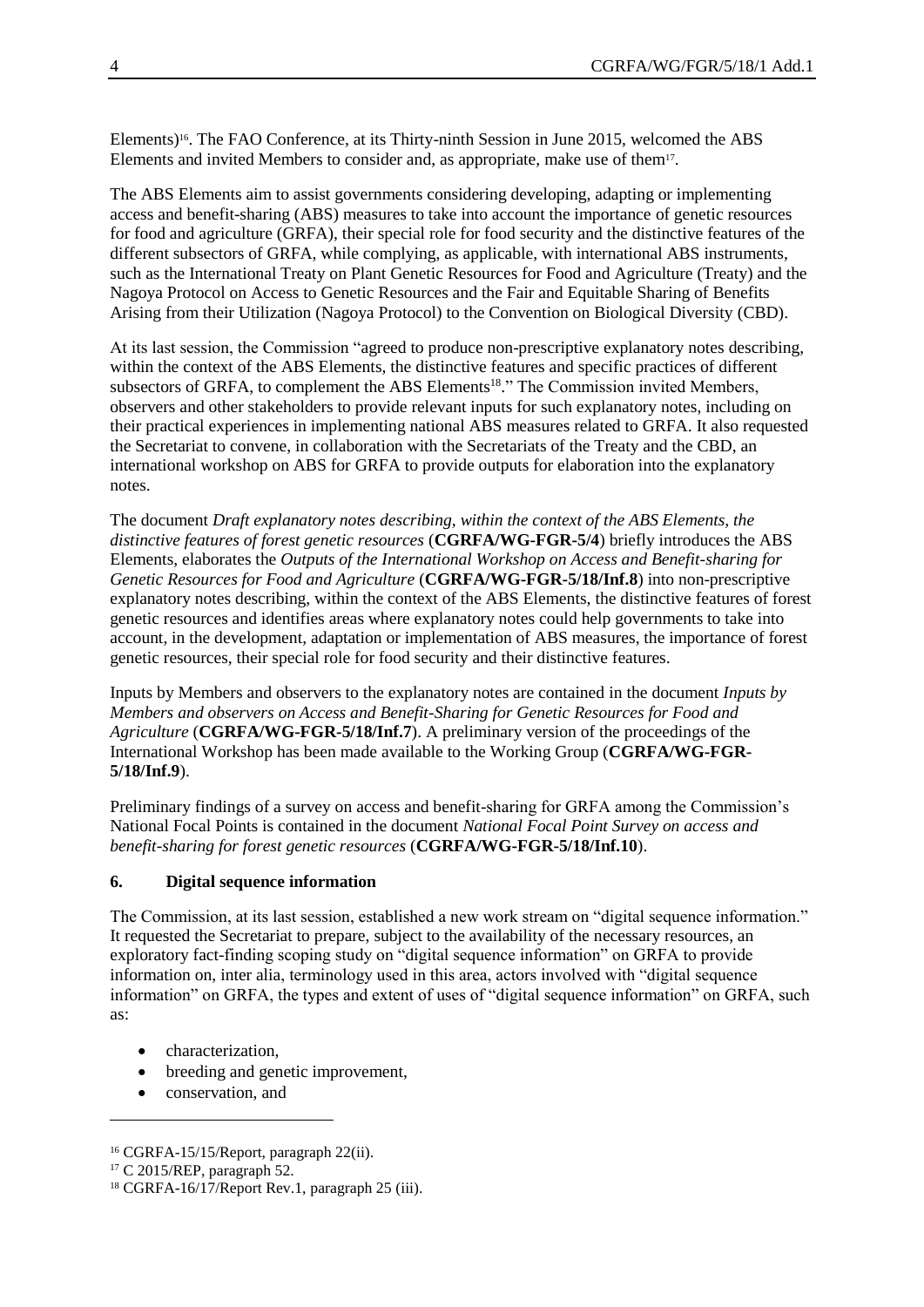• identification of GRFA,

as well as on relevance of "digital sequence information" on GRFA for food security and nutrition, in order to facilitate consideration by the Commission, at its next session, of the implications of the use of "digital sequence information" on GRFA for the conservation and sustainable use of GRFA, including exchange, access and the fair and equitable sharing of the benefits arising from their use<sup>19</sup>.

In response to the Commission's request, the document *Review of the draft exploratory fact-finding scoping study on "digital sequence information" on genetic resources for food and agriculture* (**CGRFA/WG-FGR-5/18/5**) invites the Working Group to review and provide inputs to the *Draft exploratory fact-finding scoping study on "digital sequence information" on genetic resources for food and agriculture* (**CGRFA/WG-FGR-5/18/Inf.11**).

#### **7. Draft work plan for the sustainable use and conservation of micro-organism and invertebrate genetic resources for food and agriculture**

The Commission, at its last session, requested FAO to prepare a draft work plan for future work on the sustainable use and conservation of micro-organisms and invertebrates, taking into account the views of Members and observers, the findings of the report on *The State of the World's Biodiversity for Food and Agriculture* and any other relevant information, for review by the Working Groups and the Commission at their next sessions<sup>20</sup>.

The document *Draft work plan for the sustainable use and conservation of micro-organism and invertebrate genetic resources for food and agriculture* (**CGRFA/WG-FGR-5/18/6**) recapitulates the Commission's activities in the area of micro-organisms and invertebrates over the last 10 years and presents a draft work plan for the Commission's future work in this area, for review by the Working Group.

## **8. Draft Revised Strategic Plan for the Commission on Genetic Resources for Food and Agriculture (2018-2027)**

The Commission, at its last session, updated the major outputs and milestones (2018–2027) of the MYPOW<sup>21</sup> and agreed that the Strategic Plan for the Commission on Genetic Resources for Food and Agriculture<sup>22</sup> adopted at the Commission's Fourteenth Regular Session would remain valid for the time being. However, it requested the Secretary to invite Members and observers to comment during the intersessional period on the draft Strategic Plan and to revise the document, taking into account comments received, relevant international developments and FAO's Strategic Framework.

A revised version of the draft Strategic Plan, as reviewed by the Bureau of the Commission, is contained in Appendix I to the document *Draft Revised Strategic Plan for the Commission on Genetic Resources for Food and Agriculture (2018–2027)* (**CGRFA/WG-FGR-5/18/7**), for review by the Working Group.

# **9. Any other matters**

 $\overline{a}$ 

# **10. Adoption of the Report**

<sup>19</sup> CGRFA-16/17/Report Rev.1, paragraph 86.

<sup>20</sup> CGRFA-16/17/Report Rev.1, paragraph 78.

<sup>21</sup> CGRFA-16/17/Report Rev.1, *Appendix C*.

<sup>22</sup> CGRFA-14/13/Report, *Appendix I*.